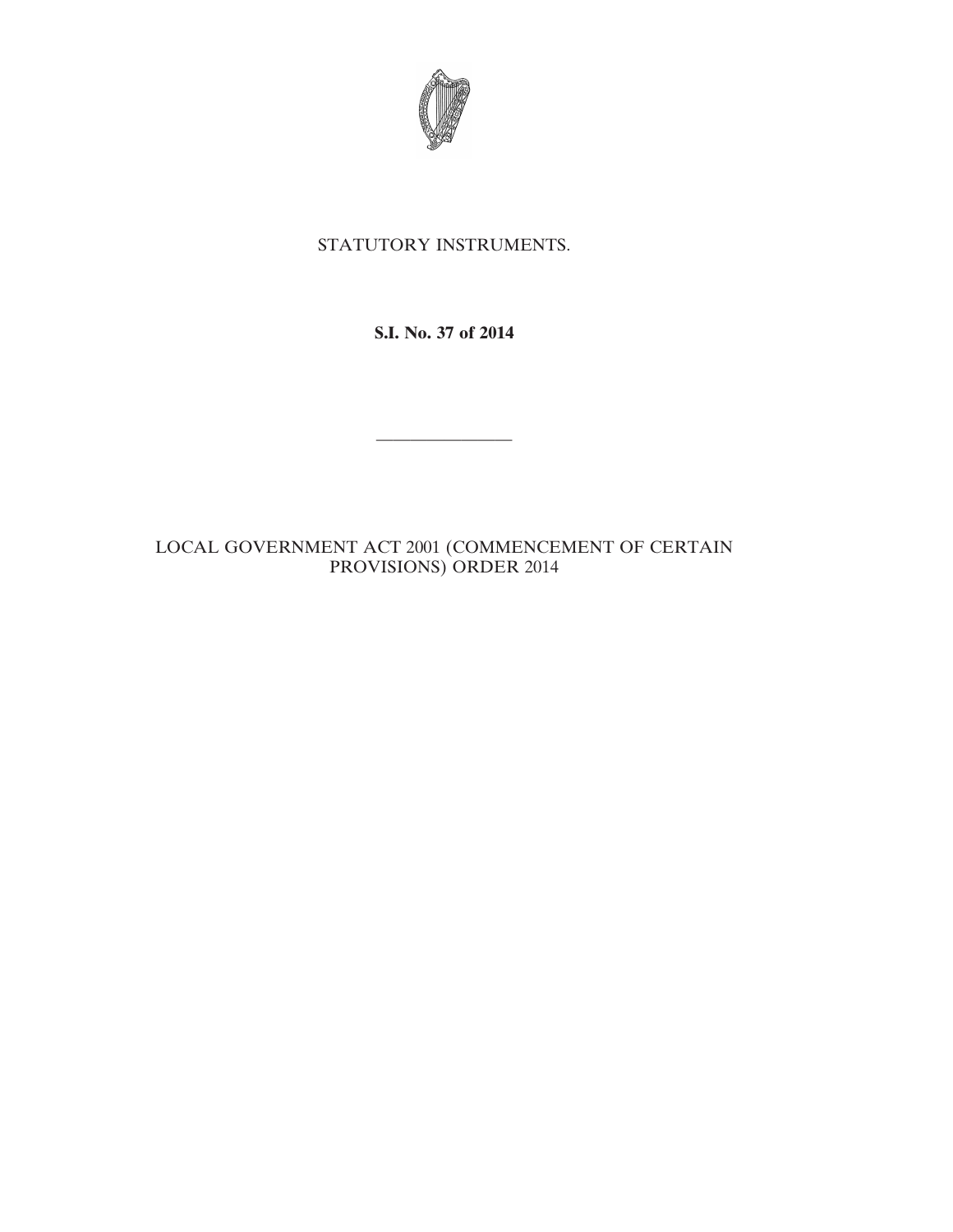## LOCAL GOVERNMENT ACT 2001 (COMMENCEMENT OF CERTAIN PROVISIONS) ORDER 2014

I, PHIL HOGAN, Minister for the Environment, Community and Local Government in exercise of the powers conferred on me by section 7 of the Local Government Act 2001 (No. 37 of 2001) (as adapted by the Environment, Heritage and Local Government (Alteration of Name of Department and Title of Minister) Order 2011 (S.I. No. 193 of 2011)), hereby order as follows:

1. This Order may be cited as the Local Government Act 2001 (Commencement of Certain Provisions) Order 2014.

2. The 30th day of January 2014 is appointed as the day on which the following provisions of the Local Government Act 2001 (No. 37 of 2001) come into operation:

- (*a*) to the extent specified in the Schedule to this Order, the repeal provided for by section 5(1) and Part 1 of Schedule 3;
- (*b*) section 23.

*Notice of the making of this Statutory Instrument was published in "Iris Oifigiúil" of* 4*th February*, 2014.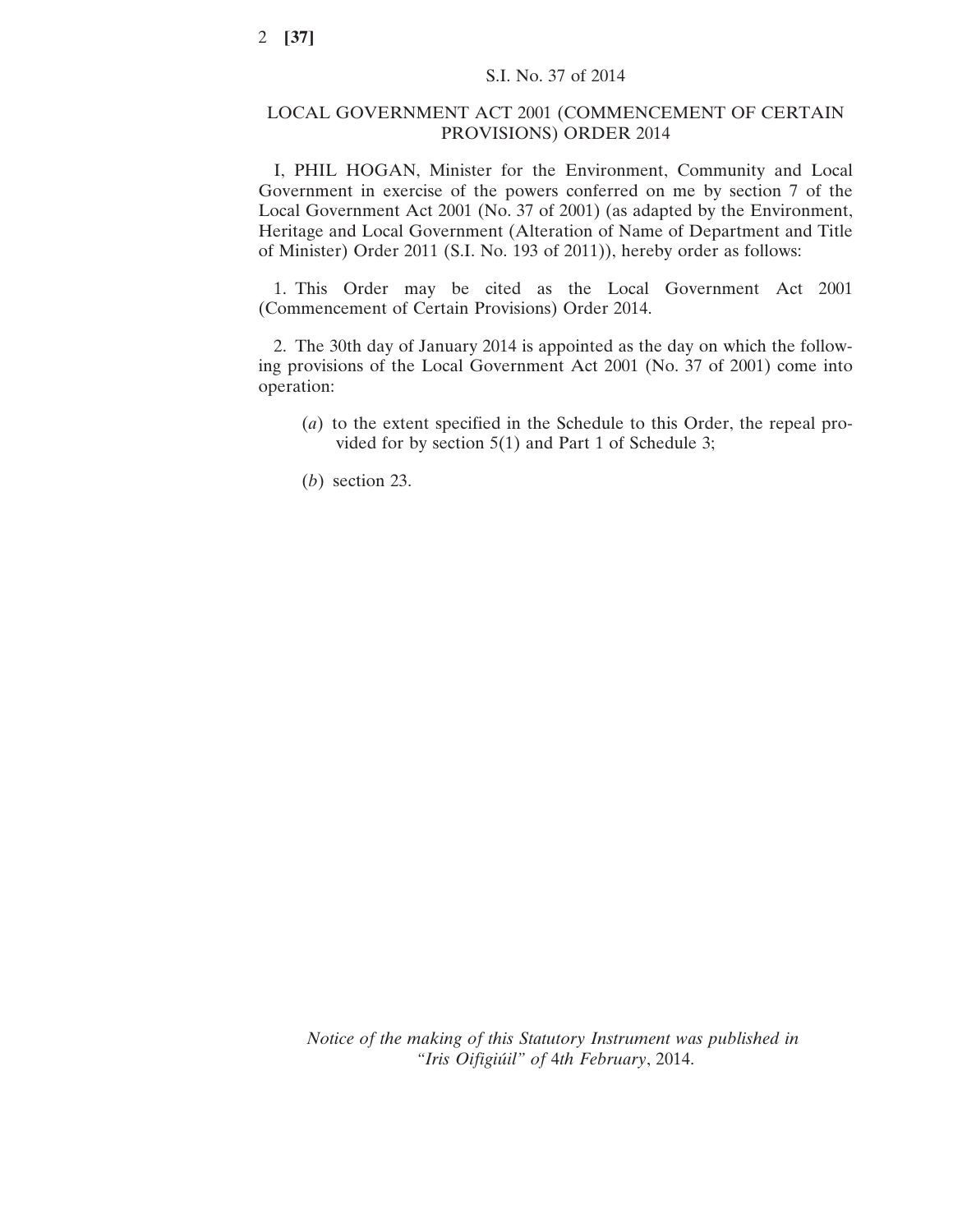## SCHEDULE

## REPEAL

| NUMBER AND YEAR | <b>SHORT TITLE</b>        | <b>EXTENT OF REPEAL</b> |
|-----------------|---------------------------|-------------------------|
| No. 8 of 1994   | Local Government Act 1994 | Section 24.             |



GIVEN under my Official Seal, 30 January 2014.

PHIL HOGAN,

Minister for the Environment, Community and Local Government.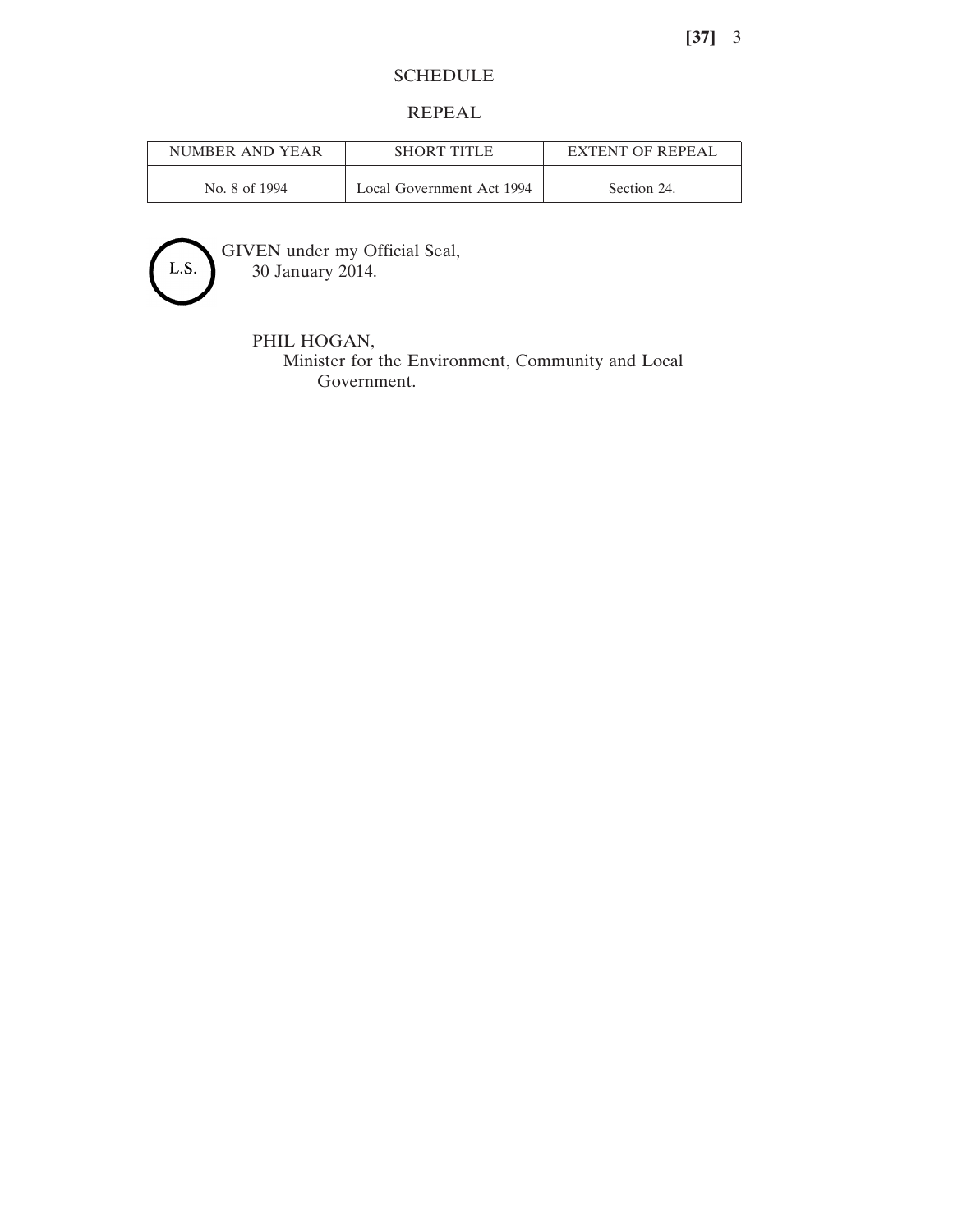*(This note is not part of the Instrument and does not purport to be a legal interpretation).*

This Order commences section 23 of the Local Government Act 2001 which provides that the Minster may by order determine local electoral areas and the number of members to be elected for each area for the purpose of local elections. The Order also provides for the repeal of section 24 of the Local Government Act 1994 under which local electoral area orders had previously been made. The commencement of these provisions, in conjunction with relevant provisions of the Local Government Reform Act 2014, allows for the making of Local Electoral Areas and Municipal Districts Orders to implement the recommendations of the Local Electoral Area Boundary Committee Report 2013.